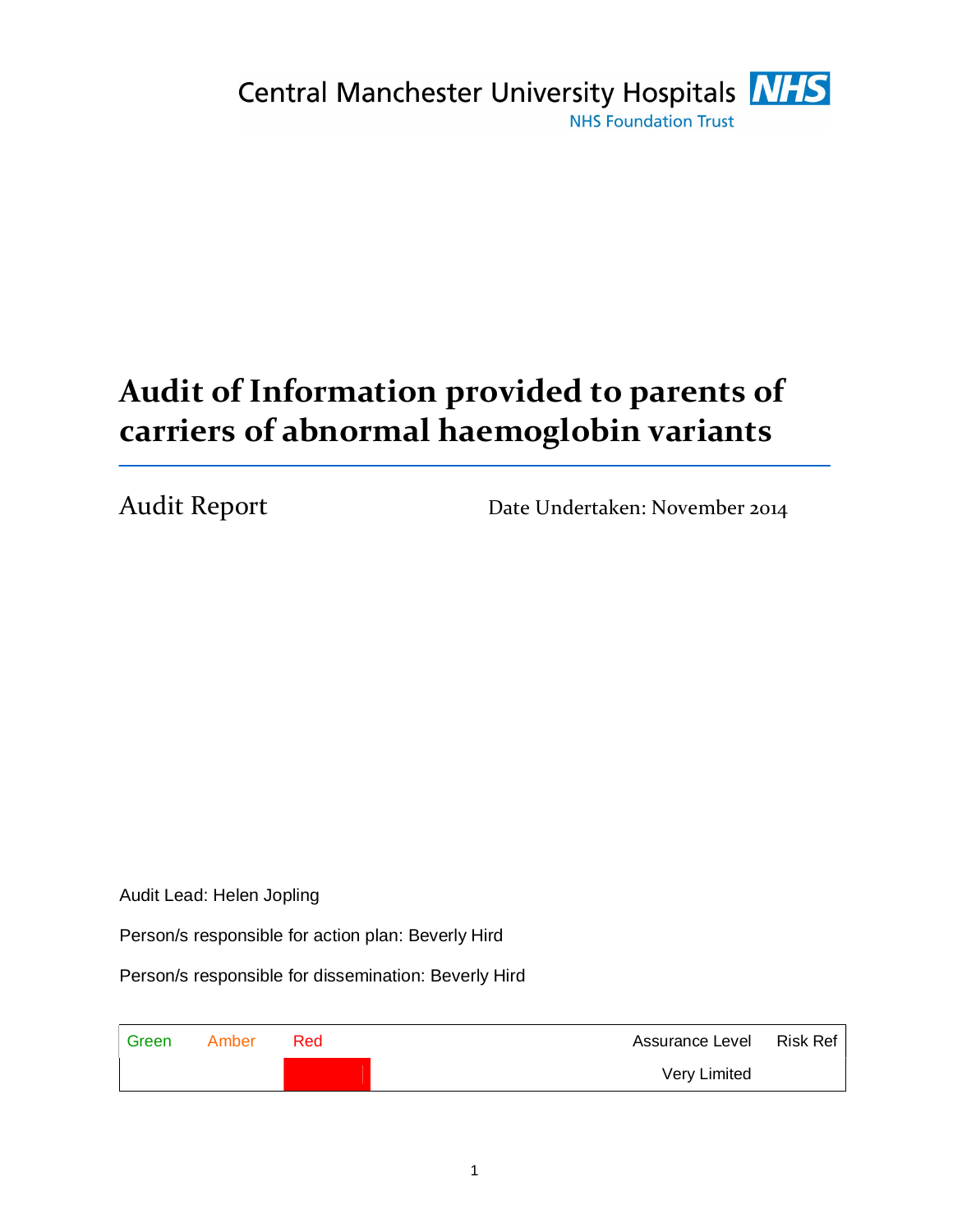| <b>Audit Outcomes Summary</b> |                                                                                          |  |
|-------------------------------|------------------------------------------------------------------------------------------|--|
| <b>Audit Title</b>            | Audit of Information provided to parents of carriers of abnormal haemoglobin<br>variants |  |

| <b>Action Plan</b>                                                                                                                                                                                                                                                                                                     |     |                                    |                            |            |
|------------------------------------------------------------------------------------------------------------------------------------------------------------------------------------------------------------------------------------------------------------------------------------------------------------------------|-----|------------------------------------|----------------------------|------------|
| <b>Key Action</b>                                                                                                                                                                                                                                                                                                      |     |                                    | Co-ordinator<br>for action | Timescale  |
| To disseminate findings to SLHV throughout the region<br>via Screening and Immunisation Co-ordinators within the<br>Local Area Teams                                                                                                                                                                                   |     |                                    | Bev Hird                   | Aug 2015   |
| Share findings with the Manchester Sickle Cell and<br>Thalassaemia Centre                                                                                                                                                                                                                                              |     |                                    | Bev Hird                   | Aug 2015   |
| Share findings with the North West Antenatal & Newborn<br><b>Screening Quality Assurance Team</b>                                                                                                                                                                                                                      |     |                                    | <b>Bev Hird</b>            | Aug 2015   |
| What was the main matter(s) of concern this audit identified?                                                                                                                                                                                                                                                          |     |                                    |                            |            |
| 33% of audit forms for carriers of abnormal haemoglobin variants are not being returned to the NBS<br>laboratory meaning there is no record as to whether these results have been communicated to<br>parents during a face to face meeting.                                                                            |     |                                    |                            |            |
| Please identify the main benefit(s) to our patient, or to hospital process that are expected to result<br>from the action plan of this audit                                                                                                                                                                           |     |                                    |                            |            |
| The NBS laboratory is responsible for reporting the carrier status of babies with abnormal<br>haemoglobin variants. The completion of audit forms which are returned to the laboratory confirms<br>that this information has been communicated with parents in a face to face meeting to avoid<br>unnecessary anxiety. |     |                                    |                            |            |
| Will there be a re-audit?                                                                                                                                                                                                                                                                                              | Yes | When will the re-audit take place? |                            | April 2016 |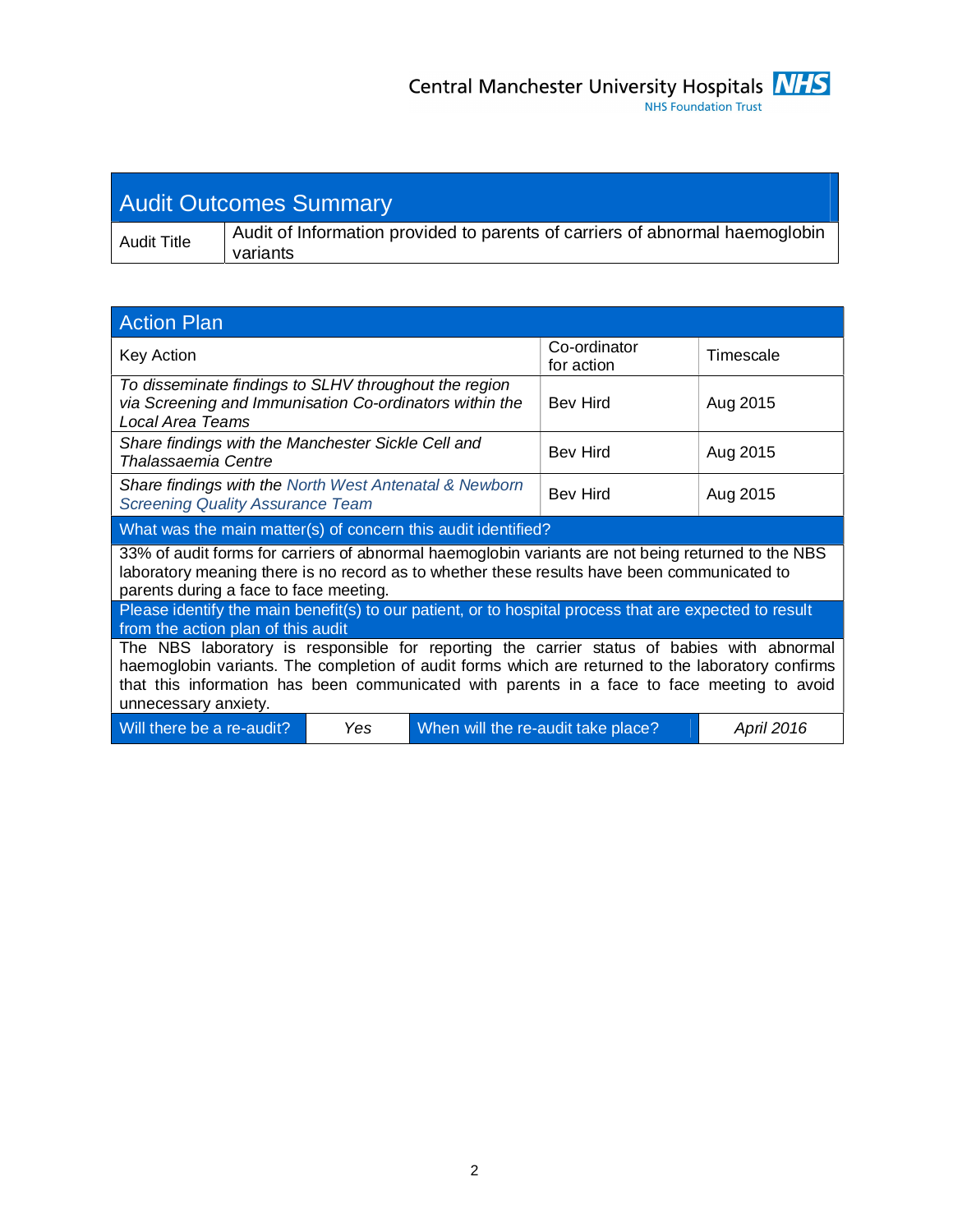## **Background**

Babies identified as carriers of abnormal haemoglobin variants through the newborn screening (NBS) programme, should ideally have their status reported to their parents as part of a face to face consultation<sup>1</sup>. Although there is no clinical impact from carrier status of an abnormal haemoglobin variant, it is important that the result is properly communicated, in order to avoid unnecessary anxiety or confusion if parents were to receive the report of their child's carrier status alone. In the northwest region, results of carrier status are reported by letter from the NBS laboratory to local screening link health visitors (SLHV) who are then responsible for communicating this information to parents. The information provided to the SLHV includes an audit form which should be returned to the NBS laboratory to confirm that the parents of the baby have been visited and had the result explained to them. The forms were introduced following several incidents, which came to light in 2013 (as a result of a research study), of parents being unaware of their child's carrier status, The audit form system has been in place since the start of April 2014, and it was therefore decided to review the return rate of these forms over a 6 month period.

### **Aim & Objectives**

� To identify the return rate of haemoglobin carrier audit forms, from individual Child Health Records Departments (CHRDs),to the Manchester NBS lab, over the 6 month period from April to September 2014.

#### **Standards**

 $\bullet$  NP2ii from Standards for the linked Antenatal and Newborn Screening Programme<sup>1</sup>

Acceptable Standard: 80% of parents of carrier babies given written information ideally during a face-to-face discussion by trained healthcare professionals

Achievable Standard: 90% of parents of carrier babies given written information ideally during a face-to-face discussion by trained healthcare professionals

#### **Method**

A list of babies with abnormal haemoglobin variants identified and reported was gathered from the NBS laboratory computer system Specimen Gate for the 6 month period from 1/04/14 to 30/09/14. All forms which have been returned to the NBS laboratory have been retained, and these were then matched with the sample numbers from the data collected from Specimen Gate.

#### **Results**

A total of 332 babies were reported to CHRDs as carriers of abnormal haemoglobin variants during the audit period. 223 completed audit forms were returned to the lab during this period, although 4 could not be matched with records due to missing patient demographics. This represents only 67% of the results reported. 216 of these audit forms reflected a conversation with parents where the result was given, entered in the baby's red book and explained, leaving patients with the screening programme information leaflet. 2 babies had left the area by the time the result was available; in one case the family returned to Nigeria and therefore the result could not be reported, in the other the family had moved within the UK and the result was passed onto the relevant screening lab for onward communication. The parents of a further baby refused a visit as the older sibling of their child is also a carrier and therefore they felt they knew enough about the status of their child. 109 babies (33%) did not have a returned audit form and therefore it is unclear whether the result has been communicated with the parents.

The number of returned audit forms was considered per Child Health district both as a percentage of the number of abnormal haemoglobin carriers reported (Figure 1), and the actual number of reported carriers versus the number of returned audit forms. SLHVs for the area covered by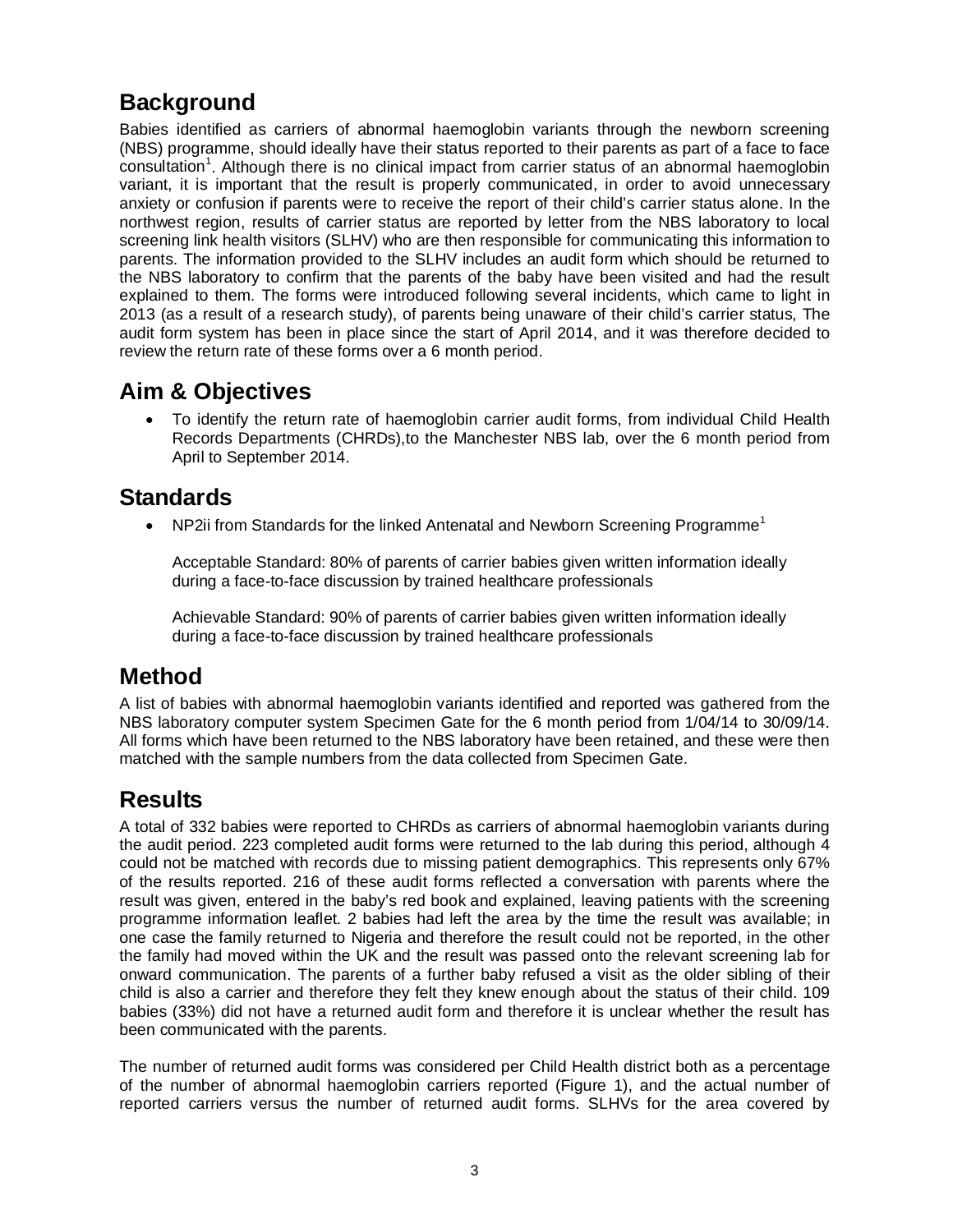Lancaster CHRD returned 100% of carrier audit forms, with Burnley performing the worst, returning less than 20% of those forms issued. Both these areas only had a few identified carriers of abnormal haemoglobin variants (Figure 2), with the vast majority being reported to Manchester CHRD, who returned 73% of their carrier audit forms.



**Figure 1.** Percentage of Abnormal Haemoglobin carrier babies with an audit form returned to the NBS lab separated by CHRD. See Appendix 2 for Child Health abbreviations.



**Figure 2.** Number of babies reported as carriers of abnormal haemoglobin variants by CHRD and the number of audit forms returned to the NBS lab.

The time taken for parents to be contacted with their child's diagnosis was also considered. The acceptable standard for the haemoglobinopathy programme is for 95% of screen negative results, including haemoglobinopathy carriers, to have results available by 6 weeks of age<sup>1</sup>. Whilst this reflects the time required to report results to the CHRD, rather than to the parents, it would be expected that the carrier status of the child should be reported in a timely manner to the baby's parents. The shortest turnaround time from a result being issued to a visit with the parents was 3 days during the audit period, with the longest length of time 65 days. The spread of time taken was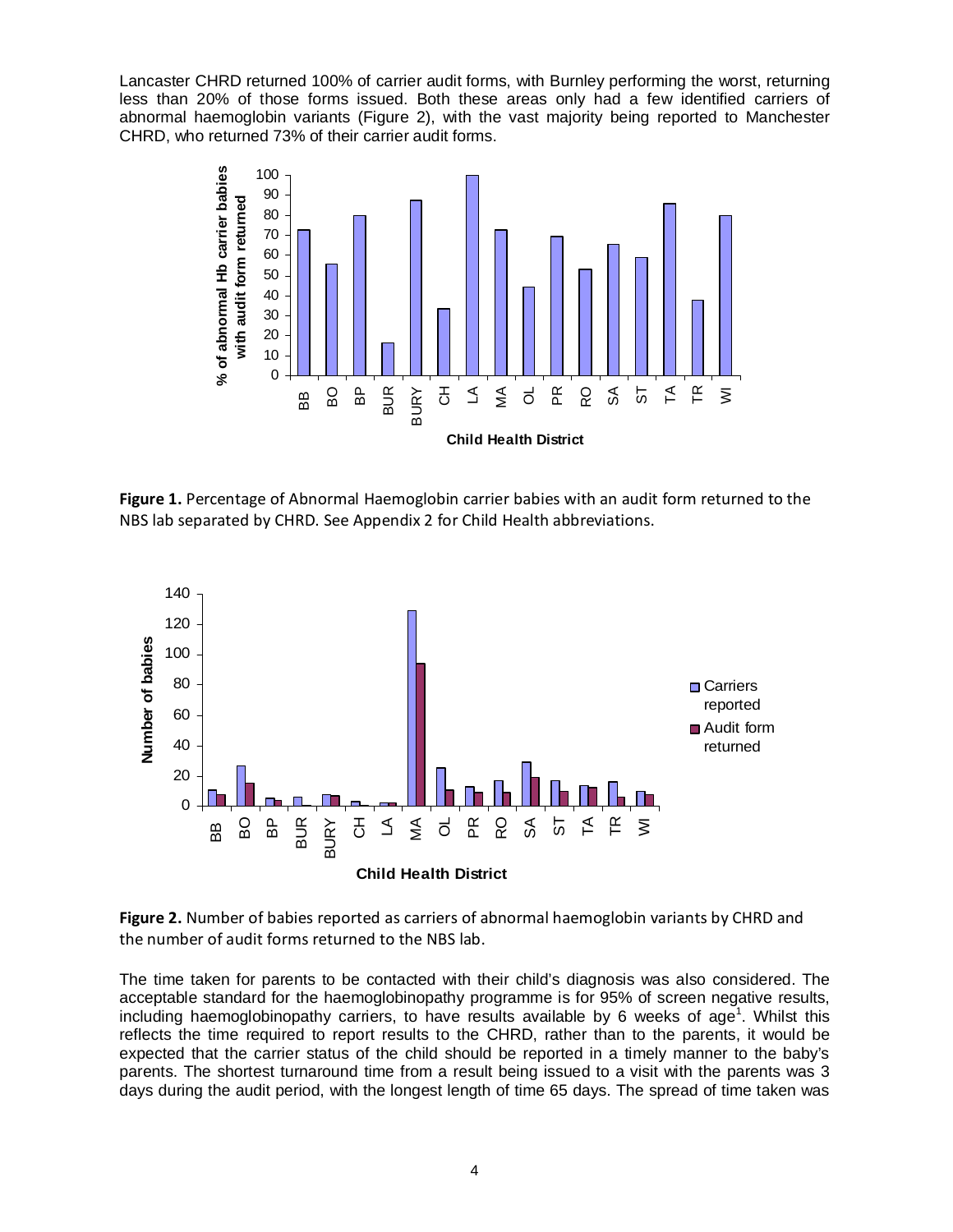quite varied and is illustrated in figure 3. There was no clear pattern for variation in time taken for the result to be reported and CHRD.



**Figure 3.** Time taken for parents to be informed of their child's status as a carrier of an abnormal haemoglobin variant.



#### **Conclusions**

Only 67% of babies who were reported to be carriers of an abnormal haemoglobin variant during the audit period were clearly identified as having their result reported to their parents as part of a face to face consultation. Whilst the other 33% of babies may also have had this information reported, the lack of receipt of a carrier audit form by the NBS laboratory means that we have no way of identifying if the result has been passed on.

#### References

1. Standards for the linked Antenatal and Newborn Screening Programme. NHS Sickle Cell and Thalassaemia Programme. 2<sup>nd</sup> Edition. October 2011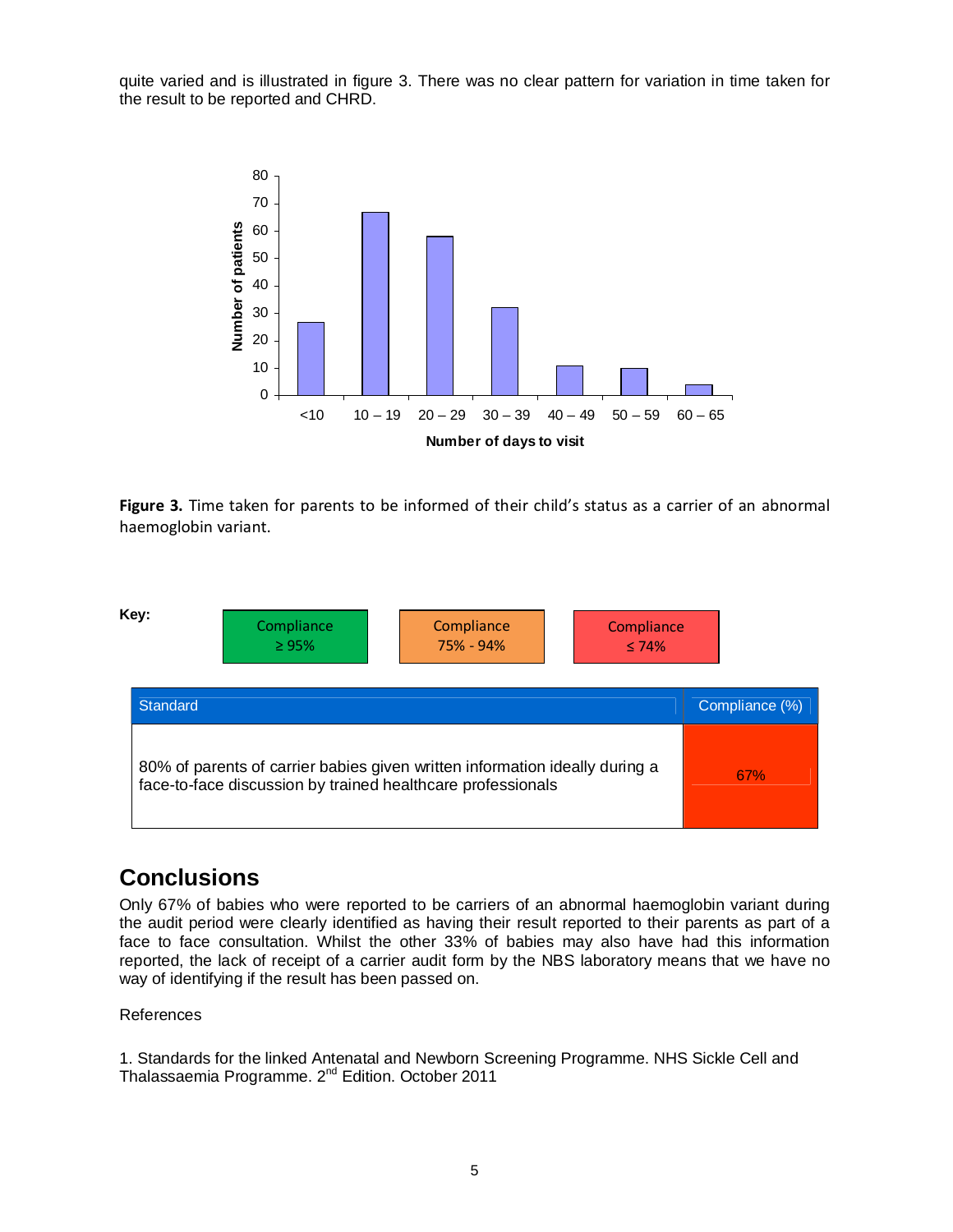# **Action Plan**

| <b>Action Plan</b>                                                                                                                                                                                                                                                                                                     |     |                                    |                            |                   |
|------------------------------------------------------------------------------------------------------------------------------------------------------------------------------------------------------------------------------------------------------------------------------------------------------------------------|-----|------------------------------------|----------------------------|-------------------|
| Key Action                                                                                                                                                                                                                                                                                                             |     |                                    | Co-ordinator<br>for action | Timescale         |
| To disseminate findings to SLHV throughout the region<br>via Screening and Immunisation Co-ordinators within the<br>Local Area Teams                                                                                                                                                                                   |     |                                    | <b>Bev Hird</b>            | Aug 2015          |
| Share findings with the Manchester Sickle Cell and<br>Thalassaemia Centre                                                                                                                                                                                                                                              |     |                                    | Bev Hird                   | Aug 2015          |
| Share findings with the North West Antenatal & Newborn<br><b>Screening Quality Assurance Team</b>                                                                                                                                                                                                                      |     |                                    | <b>Bev Hird</b>            | Aug 2015          |
| What was the main matter(s) of concern this audit identified?                                                                                                                                                                                                                                                          |     |                                    |                            |                   |
| 33% of audit forms for carriers of abnormal haemoglobin variants are not being returned to the NBS<br>laboratory meaning there is no record as to whether these results have been communicated to<br>parents during a face to face meeting.                                                                            |     |                                    |                            |                   |
| Please identify the main benefit(s) to our patient, or to hospital process that are expected to result                                                                                                                                                                                                                 |     |                                    |                            |                   |
| from the action plan of this audit                                                                                                                                                                                                                                                                                     |     |                                    |                            |                   |
| The NBS laboratory is responsible for reporting the carrier status of babies with abnormal<br>haemoglobin variants. The completion of audit forms which are returned to the laboratory confirms<br>that this information has been communicated with parents in a face to face meeting to avoid<br>unnecessary anxiety. |     |                                    |                            |                   |
| Will there be a re-audit?                                                                                                                                                                                                                                                                                              | Yes | When will the re-audit take place? |                            | <b>April 2016</b> |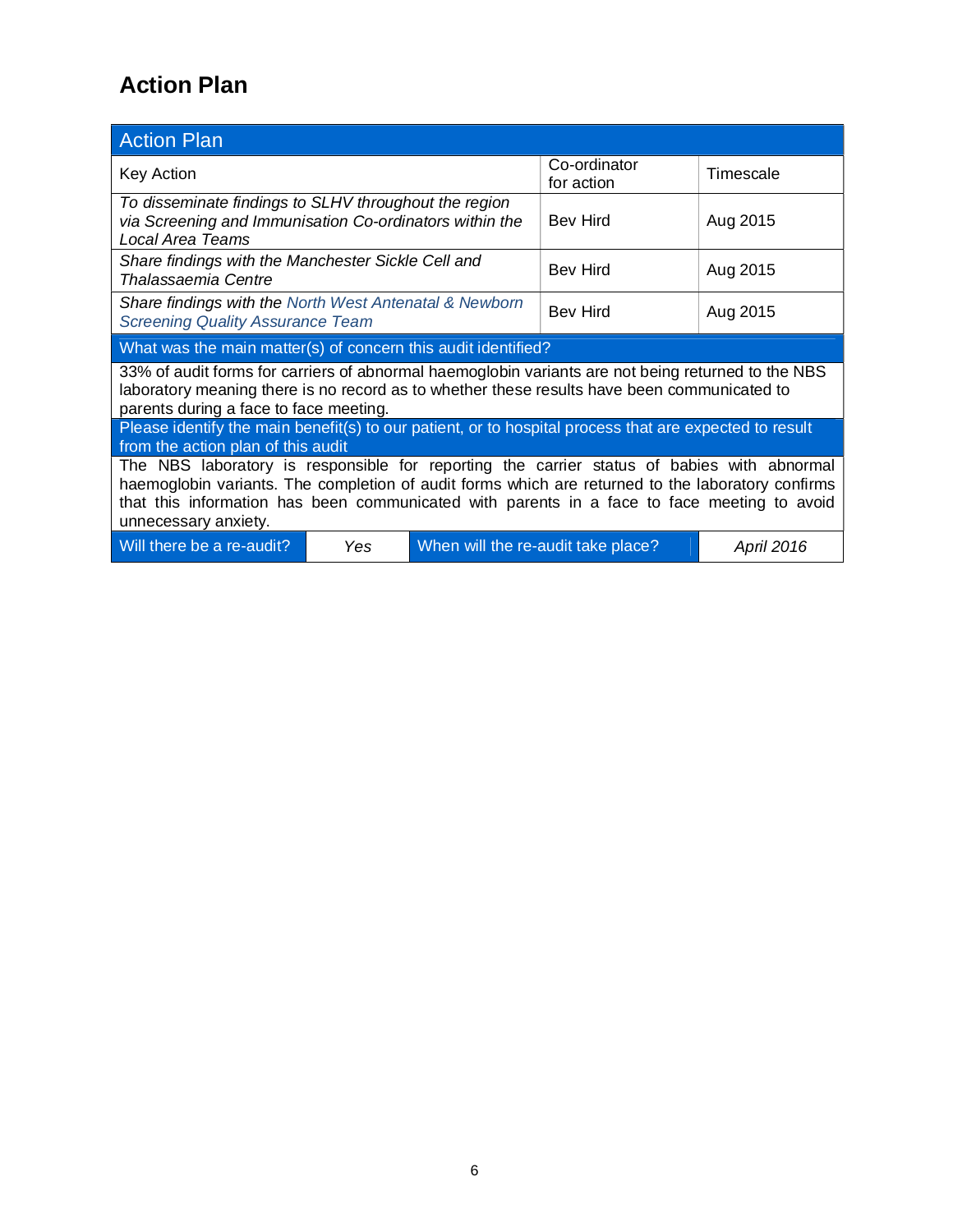# **Appendix 1 – Assurance levels for Clinical Audit**

For each clinical audit undertaken, an assurance rating is reported for each standard measured.

Step 1:

Each standard is given a rating of red, amber or green depending on how high, or low, it measured.



| Calculation of individual ratings against standard |               |  |
|----------------------------------------------------|---------------|--|
| Standard % measure<br>Colour                       |               |  |
|                                                    | 95% and above |  |
|                                                    | 75% to 94%    |  |
|                                                    | 74% and below |  |

Step 2:

Once each standard has been rated an overall level of assurance for the audit project can be determined using the matrix below.

| Assurance Level     | Calculation of assurance                                                                                                                                                                                                                                 |
|---------------------|----------------------------------------------------------------------------------------------------------------------------------------------------------------------------------------------------------------------------------------------------------|
| Full                | To be used when each standard has achieved a score of 95% or above and is<br>rated Green                                                                                                                                                                 |
| Significant         | To be used when there are only Green and Amber rated findings (although<br>where there are a significant number of Amber rated findings, consideration will<br>be given as to whether in aggregate the effect is to reduce the assurance level<br>given) |
| Limited             | To be used when there is a small ratio of Red and Amber to Green rated<br>findings                                                                                                                                                                       |
| <b>Very Limited</b> | To be used when the ratio of Red rated findings are greater than the Amber and<br>Green                                                                                                                                                                  |

The appropriate level of assurance will be decided following a discussion between the clinical audit lead, or leads, and the clinical audit department.

In the event that a decision cannot be reached, the Trust Clinical Audit Committee has the final word.

The assurance level and a summary of the how the standards were rated then sits on the front page of the report, as can be seen above on Page 1.